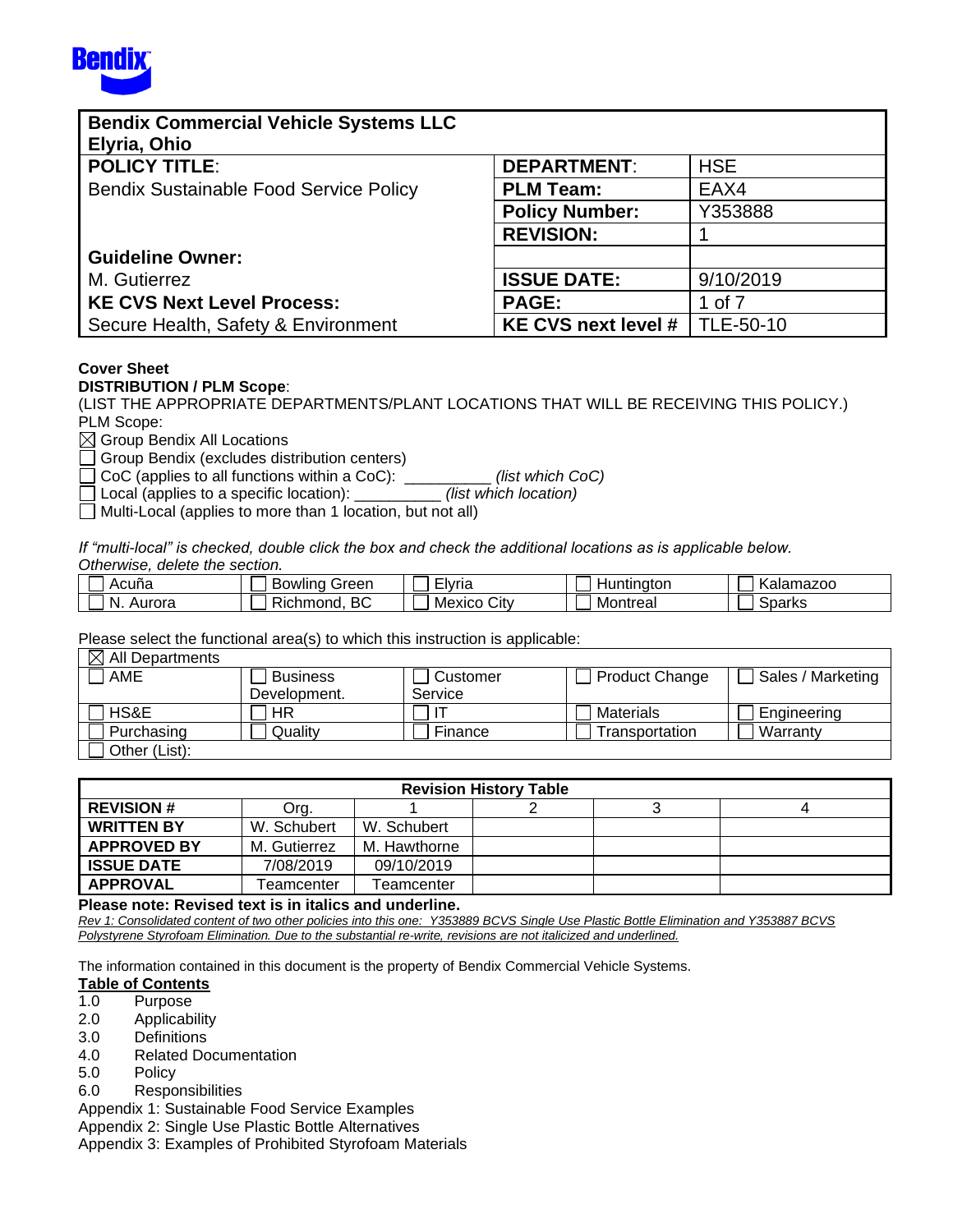

| Type      | <b>KE-TEX Process No.</b> | Policy (PO) Title                          | <b>Valid for</b>             | <b>Executed in</b> | Approved by | <b>Rev</b> | Lang. |
|-----------|---------------------------|--------------------------------------------|------------------------------|--------------------|-------------|------------|-------|
| <b>PO</b> | TLE-50-10,<br>Y353888     | 'Bendix Sustainable Food<br>Service Policv | <b>GRP BENDIX</b><br>ALL LOC | All Locations      | Hawthorne   |            | บร    |

#### **1.0 PURPOSE**

The purpose of the "Sustainable Food Service" policy is to align Bendix food service practices with the corporate environmental and sustainability policies which embrace a "Zero Waste" effort. Bendix is committed to the protection of the environment through the sustainable use of natural resources and energy. It shall be the philosophy where food and beverage service options are made available to Bendix employees to utilize sustainable options whenever feasible. The goal is to eliminate waste in the first place by promoting and utilizing re-useable food service and the infrastructure to support re-useable materials. It is, however, recognized that this may not be feasible in the short-term and that there will continue to be instances where disposable items may be required. This policy is intended to provide an outline for making more sustainable choices.

As part of our overall commitment to environmental sustainability, Bendix firmly believes we need to act by embracing the concept of "Zero Waste" (Y259969 Managing Spent Material – A Roadmap to Zero Waste) in our operations and business practices. Zero Waste requires a fundamental shift in our overall philosophy, our current processes and practices and our personal behaviors to make it successful and sustainable. A unique statement we can make is the elimination of single use plastic in our food service options.

#### **2.0 APPLICABILITY**

Applies to all Bendix owned and operated facilities that have on-site kitchenettes, a cafeteria, vending machine support or any type of catering services. This policy is also applicable to all on-site and off-site company sponsored events where food is provided (e.g. – meetings, workshops, vendor fairs, employee events, customer demo's, etc.).

All Bendix sites shall be compliant with the content of this policy as soon as possible or no later than **January 1, 2020.**

#### **3.0 DEFINITIONS**

- 3.1 Certified Compostable Items that have been tested to US Standard ASTM D6400 and have proven to decompose in approved commercial composting facilities. These items are marked with a BPI certification mark (reference photo in Appendix 1).
- 3.2 Expanded Polystyrene (EPS) / Styrofoam For purposes of this policy, common trade name is "Styrofoam." Commonly used in the food and beverage industry for plates, bowls, cups and to-go containers. Polystyrene is a petroleum-based plastic made from the styrene monomer.
- 3.3 Food Service Products Items used for serving food items for consumption, typically includes but not limited to: cups, plates, bowls, forks, spoons, knives, napkins, straws, clam-shells, pizza boxes, and serving trays.
- 3.4 Recyclable Plastic: Not all plastics are created equal. Some types of plastic are highly recyclable, while others simply aren't, and it is all based on the type of resin they are made up from. This information is provided by the number inside the universal plastic resin symbol (three arrows forming a triangle). The local town/city dictates what plastic resin can be recycled locally. As the markets for recyclable materials change, local recycling program rules may change too.
- 3.5 Single-Use Plastic (SUP) Any plastic product which is used just once before being disposed of or recycled.
- 3.6 Sustainable Sourced Product Food service ware items such as plates, cups and napkins that have been produced from a recycled content or from a certified sustainable forest. These items are typically sold with a certification seal from the Sustainable Forestry Initiative (SFI), or the Forest Stewardship Council (FSC). Examples of certification labels can be found in Appendix 1.

#### **4.0 RELATED DOCUMENTATION**

- 4.1 [Y259969:](http://a2wls.grp.knorr-bremse.com:3131/GetCVSPLMProcDoc.htm?id=Y259969&language=US) Managing Spent Material A Roadmap to Zero Waste
- 4.2 Y082499: Water Management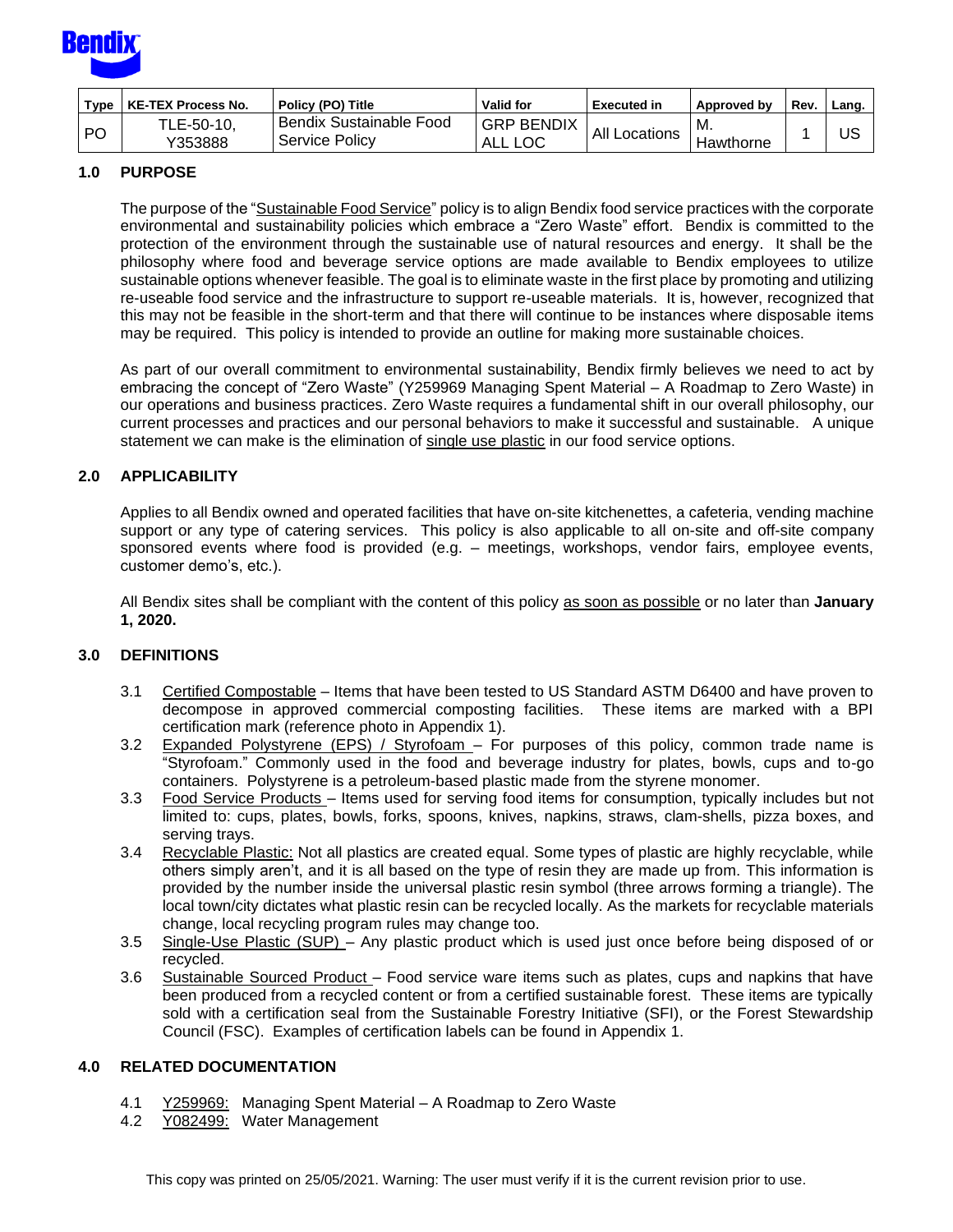

| Type | <b>KE-TEX Process No.</b> | Policy (PO) Title                                  | <b>Valid for</b>             | <b>Executed in</b> | Approved by | Rev | Lang. |
|------|---------------------------|----------------------------------------------------|------------------------------|--------------------|-------------|-----|-------|
| PO   | TLE-50-10,<br>Y353888     | l Bendix Sustainable Food<br><b>Service Policy</b> | <b>GRP BENDIX</b><br>ALL LOC | All<br>Locations   | Hawthorne   |     | บร    |

#### **5.0 POLICY**

- 5.1 The following hierarchy shall be utilized when selecting food service ware options for events defined in section 2.0 of this policy (see Appendix 1 for examples):
	- *Option 1:* Shall be to select re-useable food service products
	- *Option 2:* Shall be to select certified compostable food service products (as defined in 3.1)
	- *Option 3*: Shall be to select sustainable sourced food service products (as defined in 3.6) or choose products that are locally recyclable (as defined in 3.4)
	- The use of Styrofoam food service products is **prohibited** (see Appendix 3).
- 5.2 Straws: Single-use plastic straws shall not be provided. Where straws are necessary or can't be eliminated, re-useable, certified compostable, or paper straws shall be provided
- 5.3 Napkins: Where non-reusable napkins are provided, ensure napkins are either plain (w/o print) or utilize only eco-friendly, compostable dyes and decorations (verify with local composting facility where appropriate).
- 5.4 Purchase in Bulk: Food and condiments shall be purchased and provided in bulk containers whenever possible to reduce packaging waste (See Appendix 1 for examples).
- 5.5 Bottled Water: Single-use plastic water bottles shall not be purchased or provided at any location or for any company-sponsored event as defined in section 2.0.
	- 5.5.1 Prior to the elimination of single-use plastic water bottles, each location must ensure safe drinking water is readily available (Y082499 Water Management).
	- 5.5.2 The following exceptions to single-use plastic water bottles shall apply:
		- When local tap drinking water is deemed unsafe for consumption (e.g. water boil advisory, water main break, water line repairs, etc.).
		- Small quantities set aside in the event of first aid / emergency.
		- For special, off-site events (i.e.- trade show, customer demonstrations, test track, etc.) where other water options are deemed unavailable. For these instances, recycling of single-use plastic bottles shall be provided.
	- 5.5.3 Alternatives to plastic bottles should be provided such as: aluminum cans, beverage dispensers, re-useable bulk containers (see Appendix 2 for examples).
	- 5.5.4 As a future phase, all plastic bottled beverages shall be phased out and replaced with more sustainable options.
	- 5.6 Vendor Contracts: All contracts with food service vendors including on-site cafeteria services shall reference this policy.

#### **6.0 RESPONSIBILITIES**

- 6.1 Employees Responsible to understand and comply with the requirements of this policy.
- 6.2 Event Planners Ensure the food and beverage service provided for events as defined in section 2.0 comply with the requirements of this policy. Provide a copy of this policy to food service vendors as necessary.
- 6.3 Purchasing Ensure food and beverage service vendors are provided with a copy of this policy and, where appropriate, ensure these requirements are incorporated into contracts and purchase agreements.

This copy was printed on 25/05/2021. Warning: The user must verify if it is the current revision prior to use.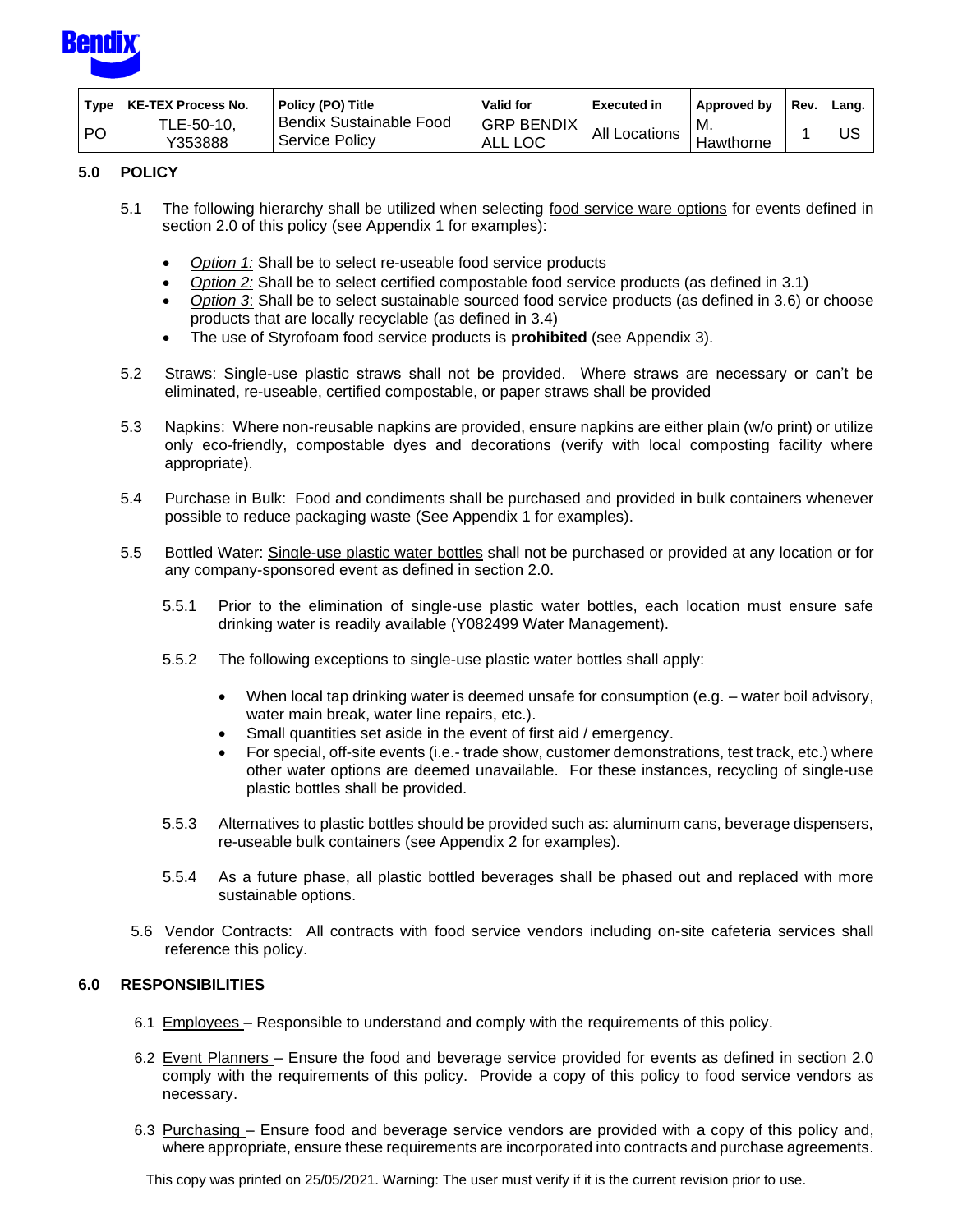

| $T$ ype | KE-TEX Process No.    | Policy (PO) Title                                | Valid for                 | <b>Executed in</b> | Approved by       | Rev | Lang. |
|---------|-----------------------|--------------------------------------------------|---------------------------|--------------------|-------------------|-----|-------|
| PO      | TLE-50-10,<br>Y353888 | <b>Bendix Sustainable Food</b><br>Service Policy | <b>GRP BENDIX</b><br>ALL. | All'<br>Locations  | - M.<br>Hawthorne |     | US    |

- 6.4 HSE Site Leaders Responsible for communicating the content of this policy. Support site personnel as necessary in efforts to comply with this policy (e.g.- water testing as necessary, researching/approving sustainable product options, answering policy questions).
- 6.5 Disciplinary Action: As with all company policies, failure to comply with this policy may result in corrective or disciplinary action. Action will not be taken without the assistance of Human Resources to ensure consistency across the organization.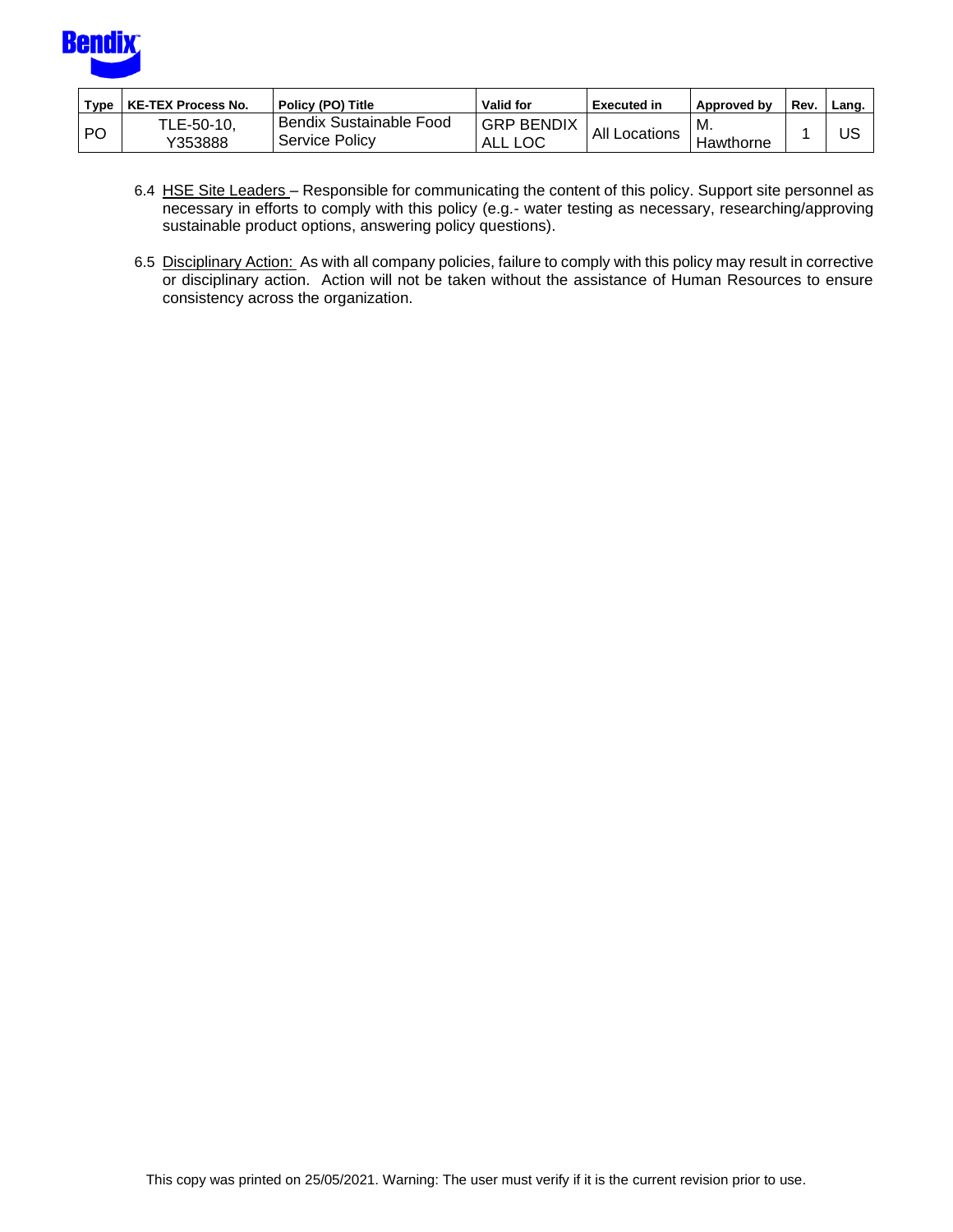

| Type | <b>KE-TEX Process No.</b> | Policy (PO) Title                                      | <b>Valid for</b>             | <b>Executed in</b>   | Approved by       | <b>Rev</b> | Lang. |
|------|---------------------------|--------------------------------------------------------|------------------------------|----------------------|-------------------|------------|-------|
| -PO  | TLE-50-10,<br>Y353888     | <sup>I</sup> Bendix Sustainable Food<br>Service Policy | <b>GRP BENDIX</b><br>ALL LOC | <b>All Locations</b> | ' M.<br>Hawthorne |            | US    |

## *Appendix 1: Sustainable Food Service Examples*

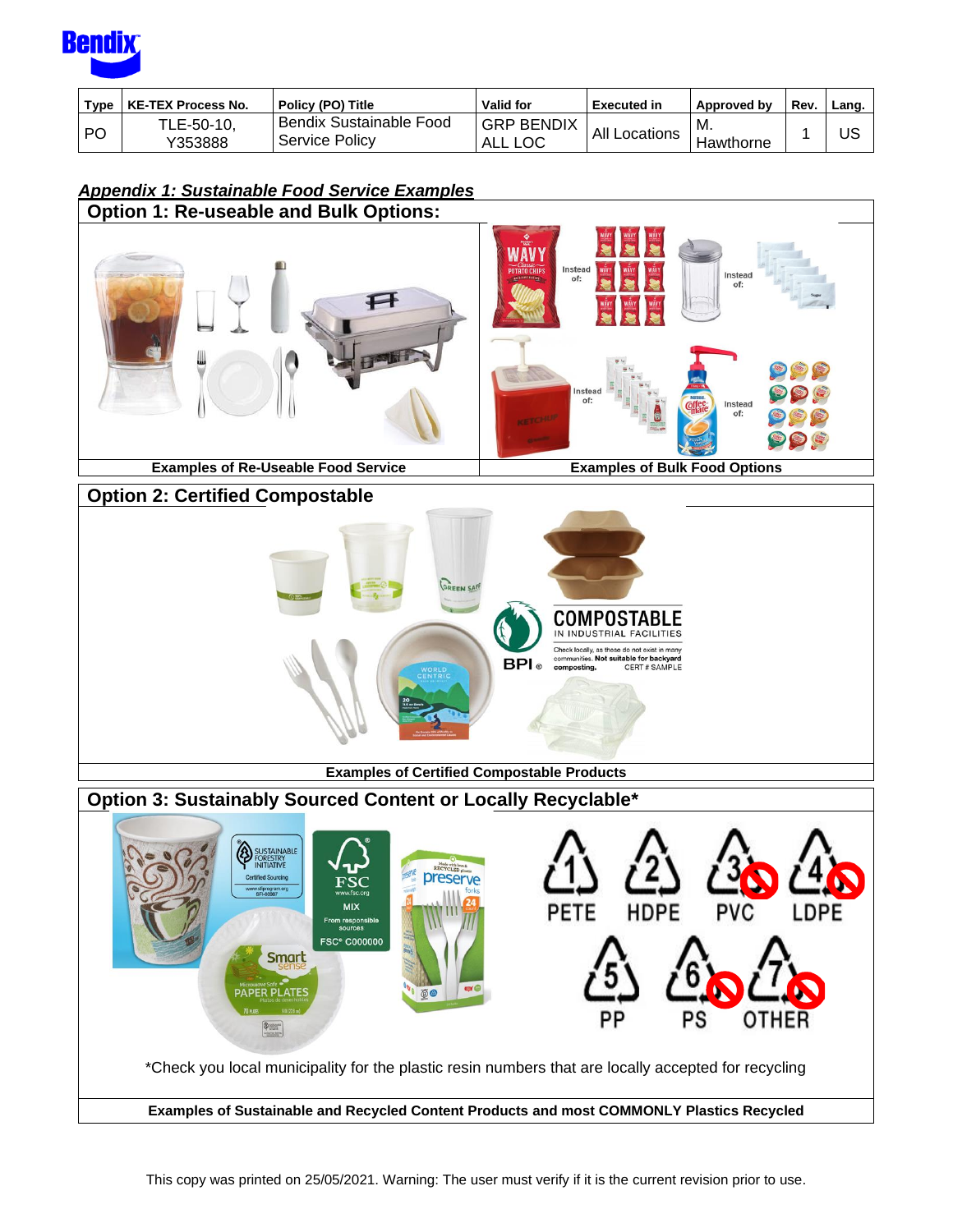

o

| <b>Type</b> | KE-TEX Process No.    | Policy (PO) Title                         | <b>Valid for</b>             | <b>Executed in</b> | Approved by      | Rev. | Lang. |
|-------------|-----------------------|-------------------------------------------|------------------------------|--------------------|------------------|------|-------|
| l PO        | TLE-50-10,<br>Y353888 | Bendix Sustainable Food<br>Service Policv | <b>GRP BENDIX</b><br>' ALL . | All Locations      | MM.<br>Hawthorne |      | บร    |

# *Appendix 2: Single Use Plastic Bottle Alternatives:*

**Most Preferred Water Bottle Replacement: Tap or Filtered Tap Dispensers:**







**Examples of Sink and Drinking Fountain Dispensing Systems Examples of Filtered Water Dispensing Systems**

## **Second Option Water Bottle Replacement: Re-useable Bulk Water Dispensing Systems:**



**Examples of Bulk Water Dispensing Options**

# **General Alternatives to Plastic Beverage Bottles:** Instead<br>of:

**Examples of Plastic Bottle Alternatives**